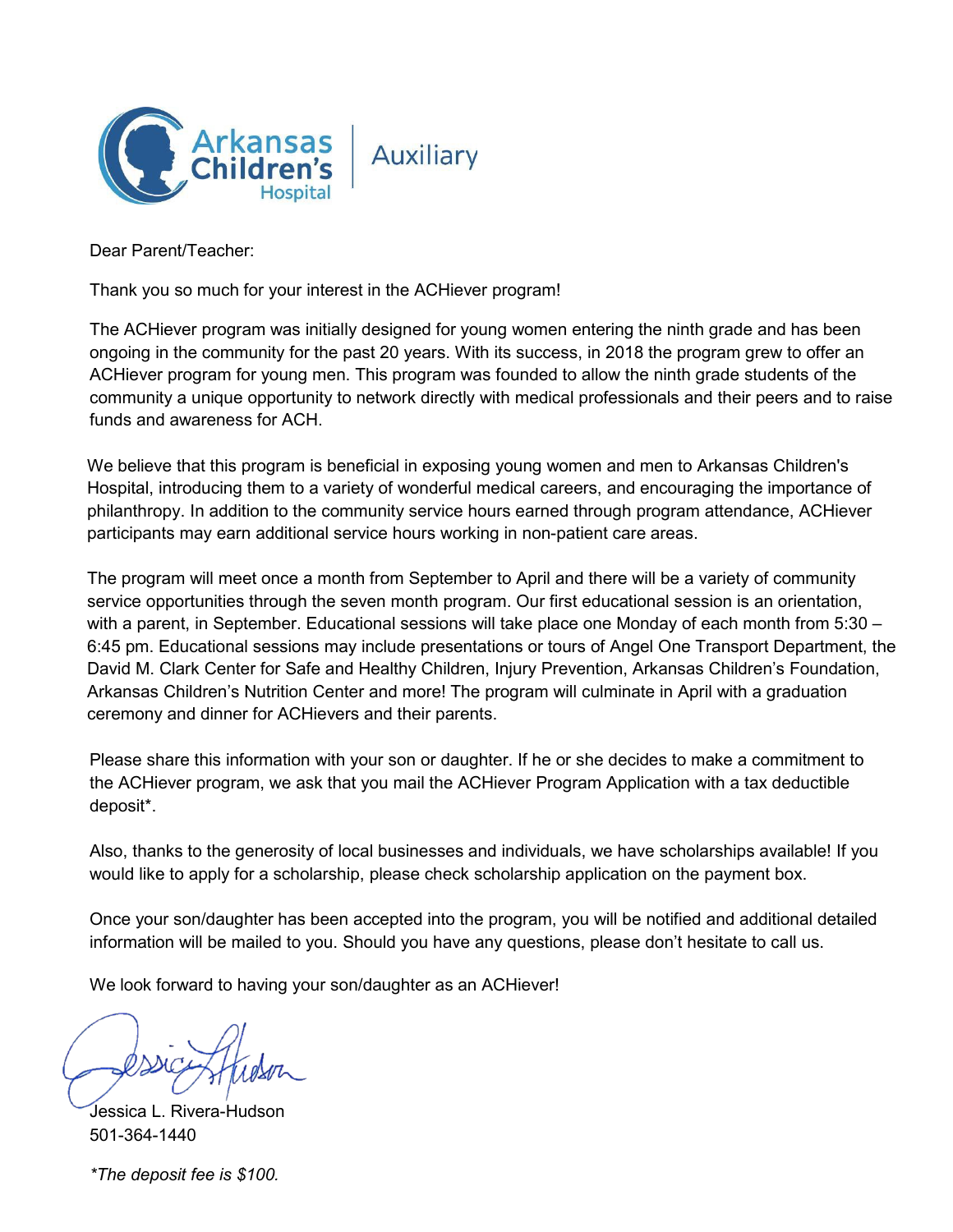## 2022-2023 ACHiever Program Application *\*\*Please enclose a photo that will be used for identification purposes only*

| PROGRAM APPLYING TO: BOY/GIRL (please circle)                                                                                            |                                                                                                                                                                                                                                                                             |
|------------------------------------------------------------------------------------------------------------------------------------------|-----------------------------------------------------------------------------------------------------------------------------------------------------------------------------------------------------------------------------------------------------------------------------|
|                                                                                                                                          |                                                                                                                                                                                                                                                                             |
|                                                                                                                                          |                                                                                                                                                                                                                                                                             |
|                                                                                                                                          |                                                                                                                                                                                                                                                                             |
|                                                                                                                                          | APPLICANT PHONE:__________________________APPLICANT'S E-MAIL: ___________________                                                                                                                                                                                           |
|                                                                                                                                          |                                                                                                                                                                                                                                                                             |
|                                                                                                                                          |                                                                                                                                                                                                                                                                             |
|                                                                                                                                          |                                                                                                                                                                                                                                                                             |
|                                                                                                                                          |                                                                                                                                                                                                                                                                             |
|                                                                                                                                          |                                                                                                                                                                                                                                                                             |
|                                                                                                                                          |                                                                                                                                                                                                                                                                             |
|                                                                                                                                          |                                                                                                                                                                                                                                                                             |
|                                                                                                                                          |                                                                                                                                                                                                                                                                             |
|                                                                                                                                          |                                                                                                                                                                                                                                                                             |
| APPLICANT'S CURRENT ACTIVITIES/INTERESTS:                                                                                                | WHY ARE YOU INTERESTED IN THE ACH ACHIEVER PROGRAM? UNDER ANDEREST AND THE LOCAL THE RESERVE THE MAIN STATE AN                                                                                                                                                              |
| <b>PAYMENT OPTIONS (CHECK ONE):</b>                                                                                                      | <b>APPLICATION MUST BE MAILED TO:</b><br>ACHiever Program, Arkansas Children's Hospital,<br>1 Children's Way, Slot 661, Little Rock, AR 72202                                                                                                                               |
| My check for the total amount of \$1,200 is enclosed.<br>L<br><b>Scholarship Application</b><br>Please charge \$1,200 to my credit card. | My check for the deposit of \$100 is enclosed. Invoice me remainder per payment schedule.<br>Please charge \$1,200 to my credit card. Please invoice me remainder per payment schedule.<br>Check one: $\Box$ VISA $\Box$ MasterCard $\Box$ American Express $\Box$ Discover |
|                                                                                                                                          |                                                                                                                                                                                                                                                                             |
| Credit Card #:                                                                                                                           | <b>Expiration Date:</b>                                                                                                                                                                                                                                                     |

*Please make checks payable to: Arkansas Children's Hospital Auxiliary*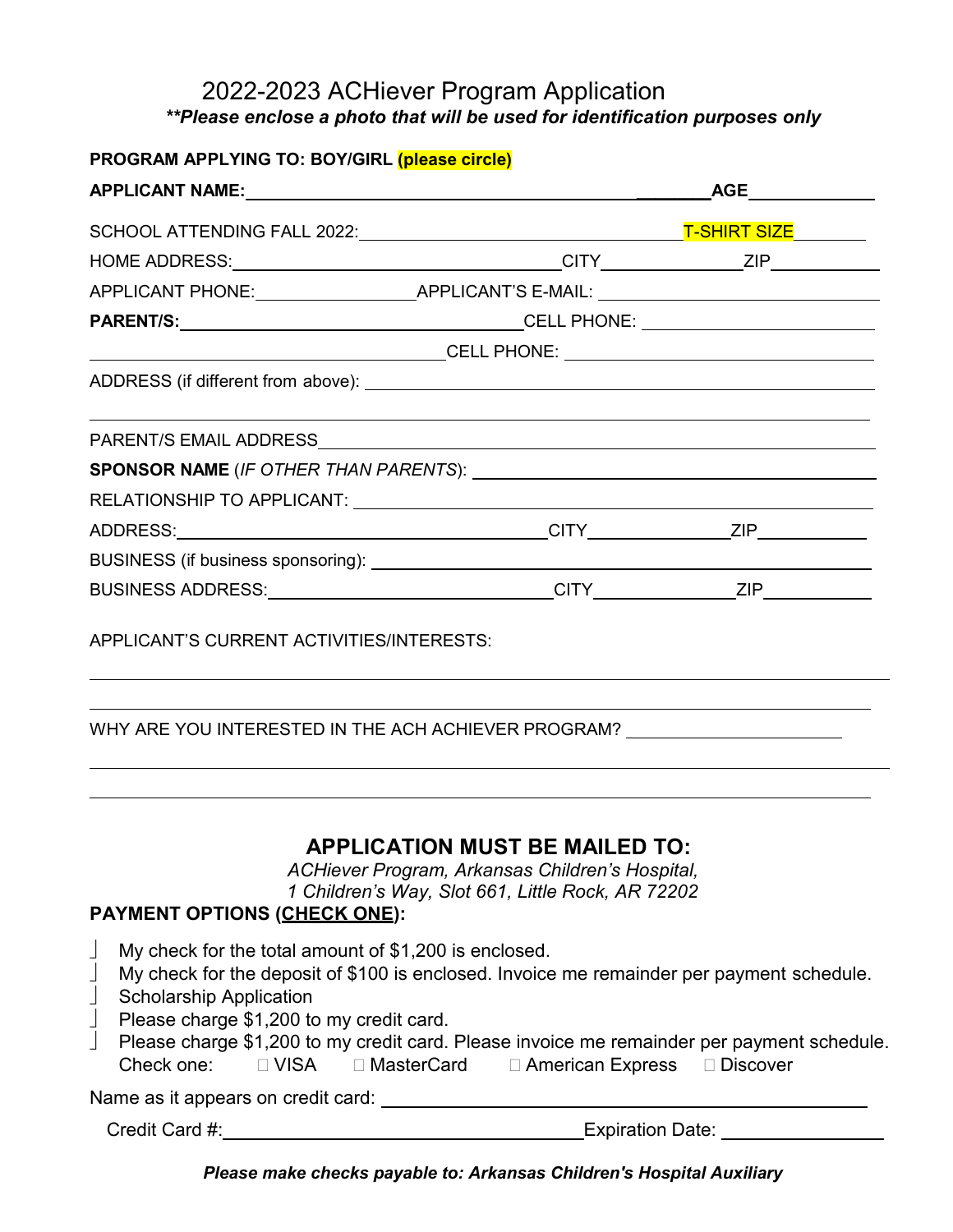## **ACHiever Program Participant Volunteer Hours**

Each ACHiever is responsible for completing 15 volunteer community service hours. They earn those hours by attending educational sessions and participating in volunteer opportunities throughout the year.

The ACHiever Program will provide the opportunity for them to earn 30+ hours.

### **In Addition to the Educational Sessions and Tours, Program Includes:**

- T-shirt, notebook and welcome packet
- 'Stop the Bleed' Certification Course Training
- Exclusive ACHiever Participant Volunteer Opportunities
- 1 Complimentary ACH Auxiliary Membership for parent or guardian
- Graduates Highlighted and Announced in Soiree Magazine

#### **2022-2023 ACHiever SCHOLARSHIP INFORMATION and APPLICATION**

A child may be sponsored by a parent, relative, friend, business or civic organization. All participant fees will be used to support Arkansas Children's Hospital Auxiliary fundraising efforts.

#### *A limited number of scholarships are available for students who meet the following criteria:*

- 1. Will be entering the ninth grade in the fall.
- 2. Will be unable to participate financially without a scholarship.
- 3. Student must submit essay of no more than 100 words indicating why participation in the program is important to the student, signed by parent or school counselor.

If your child is interested in participating and he or she meets the above criteria, please complete the enclosed application, mark scholarship application on the payment box and attach it, along with your child's essay, before mailing. No deposit is necessary.

## **2022-2023 ACHiever PLEDGE SCHEDULE**

The participation fee for the ACH ACHiever program is \$1,200. Please note that this fee is **nonrefundable** once the applicant has been accepted into the program. For your convenience, the following payment schedule is offered:

| Invoiced monthly beginning June 2022 (or month after acceptance) |  |
|------------------------------------------------------------------|--|
|                                                                  |  |

*Balance is due by April 2023 and can be paid in full at any time.*

The above payment schedule may be followed, total payment may be made at any time or we will happily work with you to create a payment schedule that works best for you. **This is a taxdeductible contribution to Arkansas Children's Hospital. Since you will receive no direct benefit as a result of your gift, you may claim the full amount as a charitable deduction, according to the IRS guidelines.** We accept personal or business checks, cash, VISA, MasterCard, American Express and Discover.